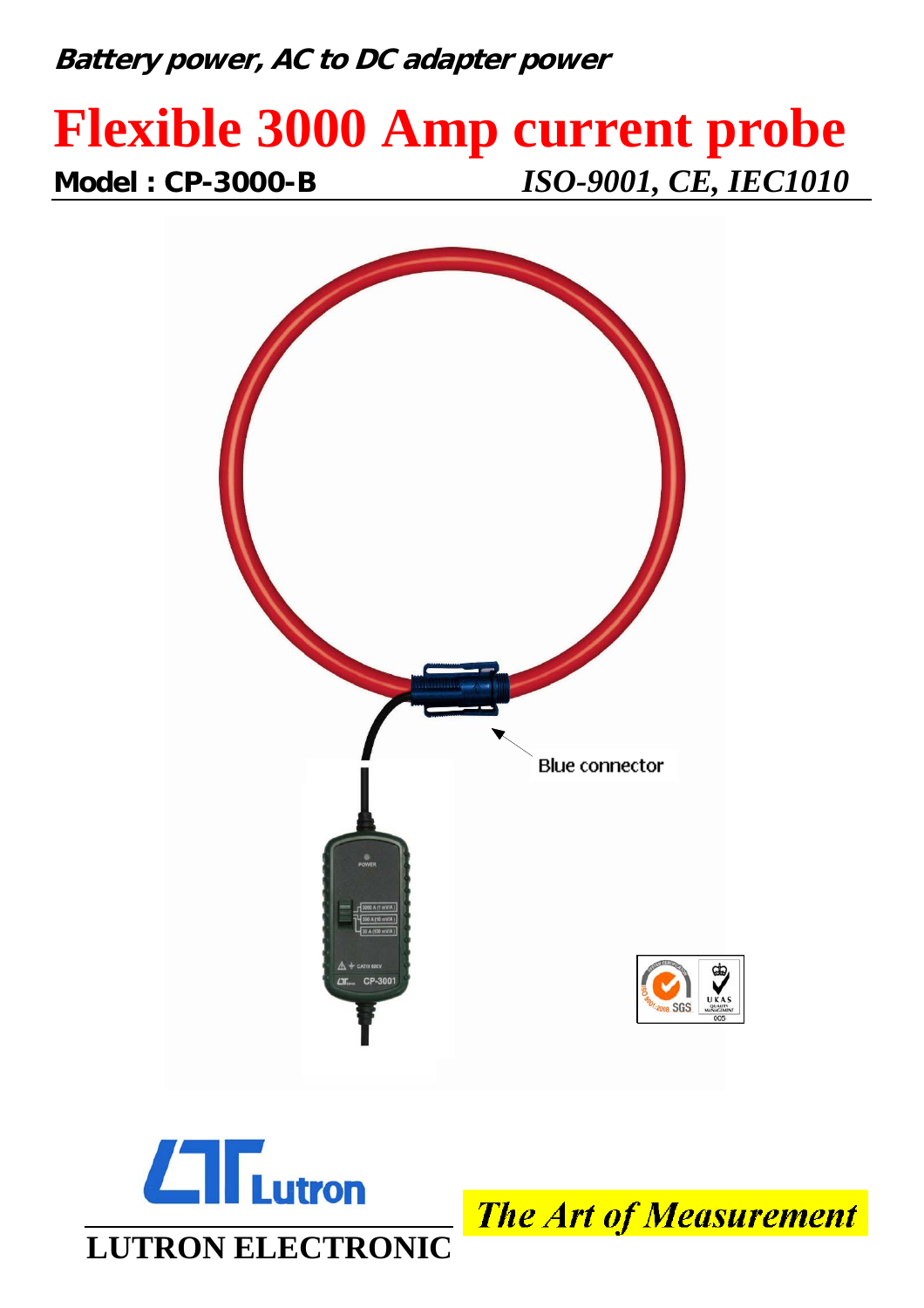### **30 A/300 A/3000 A, 100 mV/A, 10 mV/A, 1 mV/A For 3 phase power analyzer DW-6093, DW-6095**

## **3000A FLEXIBLE CURRENT PROBE**

**Model : CP-3000** *ISO-9001, CE, IEC1010*